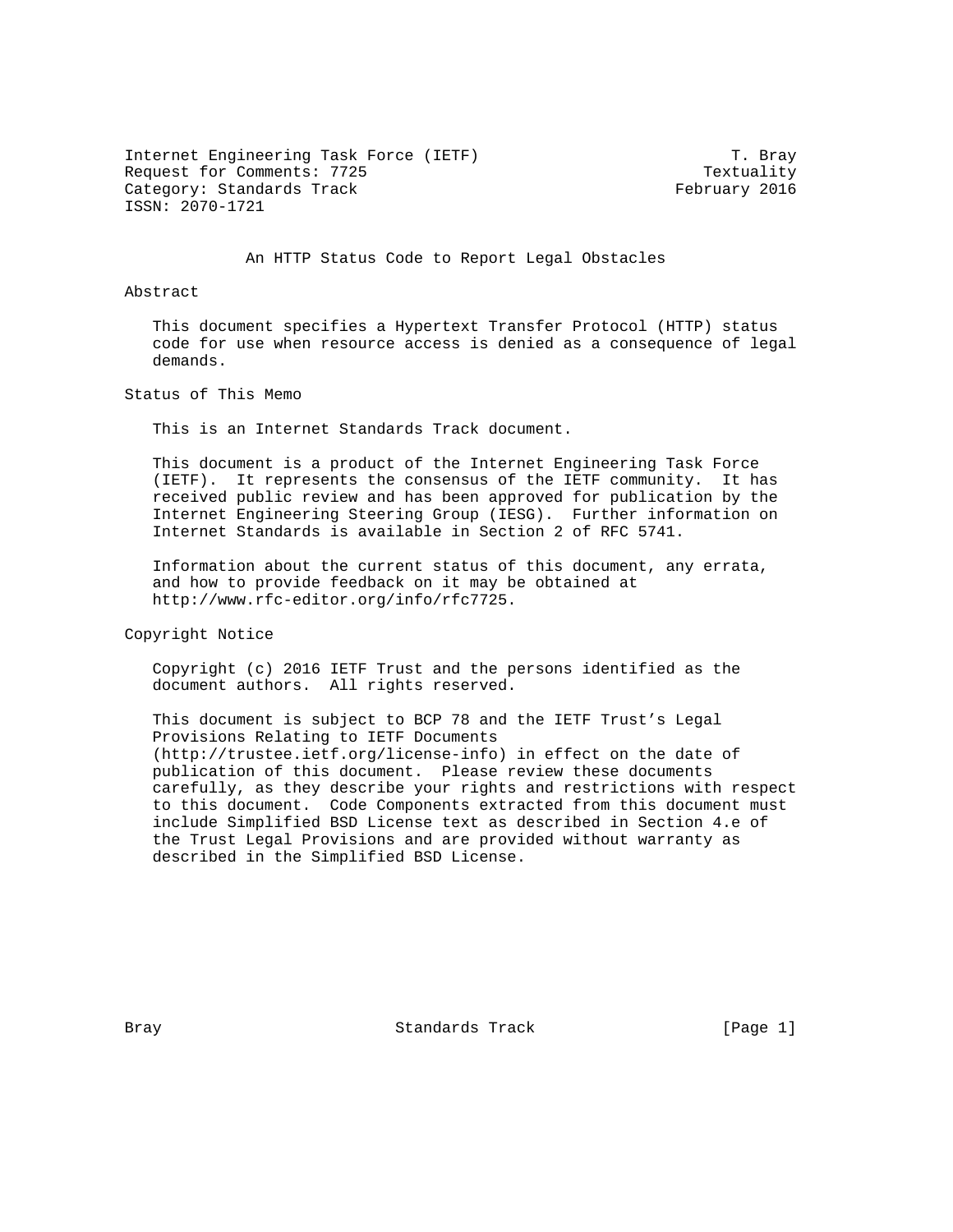Table of Contents

| 3. 451 Unavailable For Legal Reasons 2 |  |  |  |  |  |  |  |  |  |  |
|----------------------------------------|--|--|--|--|--|--|--|--|--|--|
| 4. Identifying Blocking Entities 3     |  |  |  |  |  |  |  |  |  |  |
|                                        |  |  |  |  |  |  |  |  |  |  |
|                                        |  |  |  |  |  |  |  |  |  |  |
|                                        |  |  |  |  |  |  |  |  |  |  |
|                                        |  |  |  |  |  |  |  |  |  |  |
|                                        |  |  |  |  |  |  |  |  |  |  |

## 1. Introduction

 This document specifies a Hypertext Transfer Protocol (HTTP) status code for use when a server operator has received a legal demand to deny access to a resource or to a set of resources that includes the requested resource.

 This status code can be used to provide transparency in circumstances where issues of law or public policy affect server operations. This transparency may be beneficial both to these operators and to end users.

 [RFC4924] discusses the forces working against transparent operation of the Internet; these clearly include legal interventions to restrict access to content. As that document notes, and as Section 4 of [RFC4084] states, such restrictions should be made explicit.

2. Requirements

 The key words "MUST", "MUST NOT", "REQUIRED", "SHALL", "SHALL NOT", "SHOULD", "SHOULD NOT", "RECOMMENDED", "MAY", and "OPTIONAL" in this document are to be interpreted as described in [RFC2119].

3. 451 Unavailable For Legal Reasons

 This status code indicates that the server is denying access to the resource as a consequence of a legal demand.

 The server in question might not be an origin server. This type of legal demand typically most directly affects the operations of ISPs and search engines.

 Responses using this status code SHOULD include an explanation, in the response body, of the details of the legal demand: the party making it, the applicable legislation or regulation, and what classes of person and resource it applies to. For example:

Bray **Bray** Standards Track [Page 2]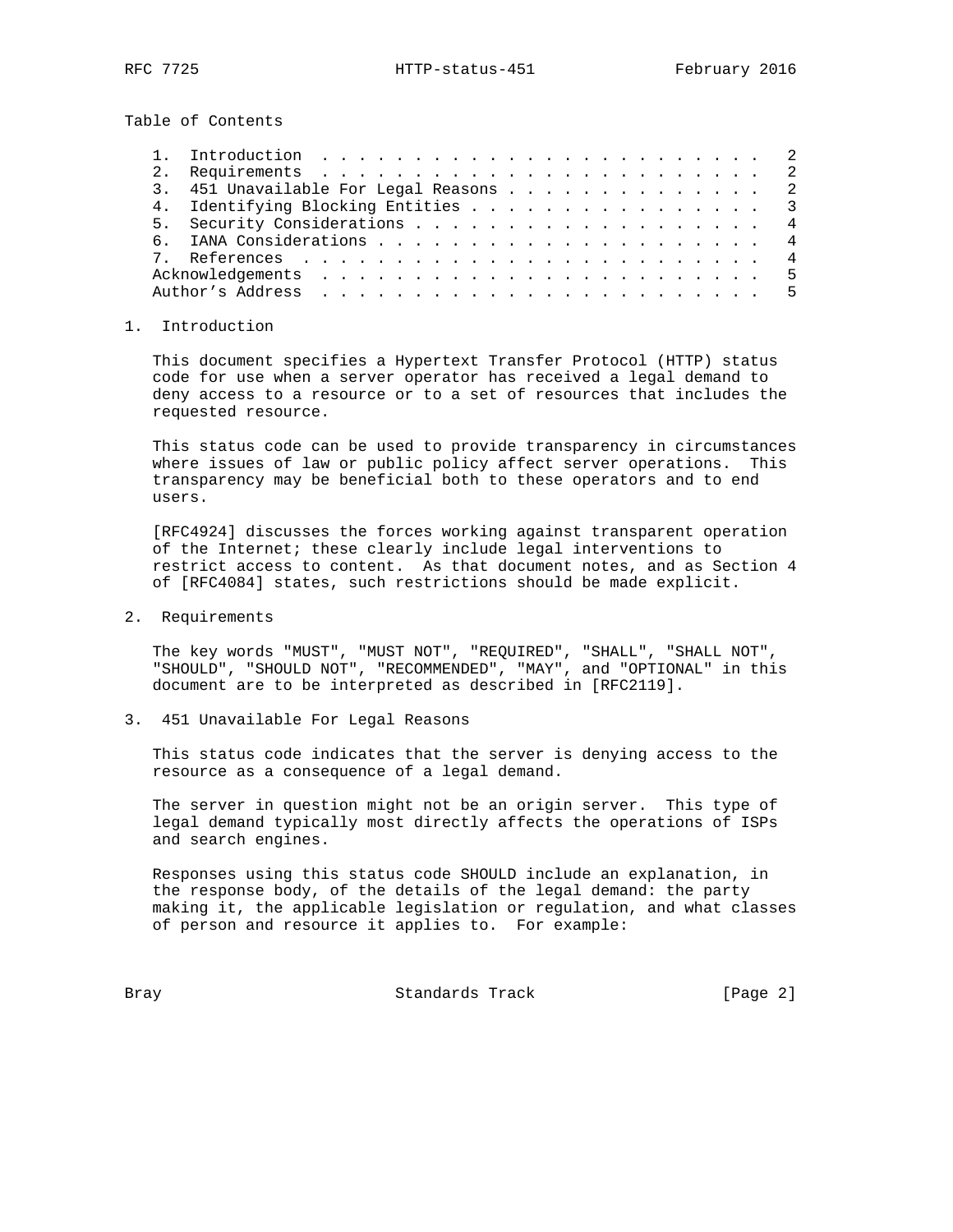HTTP/1.1 451 Unavailable For Legal Reasons Link: <https://spqr.example.org/legislatione>; rel="blocked-by" Content-Type: text/html

 <html> <head><title>Unavailable For Legal Reasons</title></head> <body> <h1>Unavailable For Legal Reasons</h1> <p>This request may not be serviced in the Roman Province of Judea due to the Lex Julia Majestatis, which disallows access to resources hosted on servers deemed to be operated by the People's Front of Judea.</p> </body> </html>

 The use of the 451 status code implies neither the existence nor nonexistence of the resource named in the request. That is to say, it is possible that if the legal demands were removed, a request for the resource still might not succeed.

 Note that in many cases clients can still access the denied resource by using technical countermeasures such as a VPN or the Tor network.

 A 451 response is cacheable by default, i.e., unless otherwise indicated by the method definition or explicit cache controls; see [RFC7234].

4. Identifying Blocking Entities

 As noted above, when an attempt to access a resource fails with status 451, the entity blocking access might or might not be the origin server. There are a variety of entities in the resource access path that could choose to deny access -- for example, ISPs, cache providers, and DNS servers.

 It is useful, when legal blockages occur, to be able to identify the entities actually implementing the blocking.

 When an entity blocks access to a resource and returns status 451, it SHOULD include a "Link" HTTP header field [RFC5988] whose value is a URI reference [RFC3986] identifying itself. When used for this purpose, the "Link" header field MUST have a "rel" parameter whose value is "blocked-by".

 The intent is that the header be used to identify the entity actually implementing blockage, not any other entity mandating it. A human readable response body, as discussed above, is the appropriate location for discussion of administrative and policy issues.

Bray **Standards Track** [Page 3]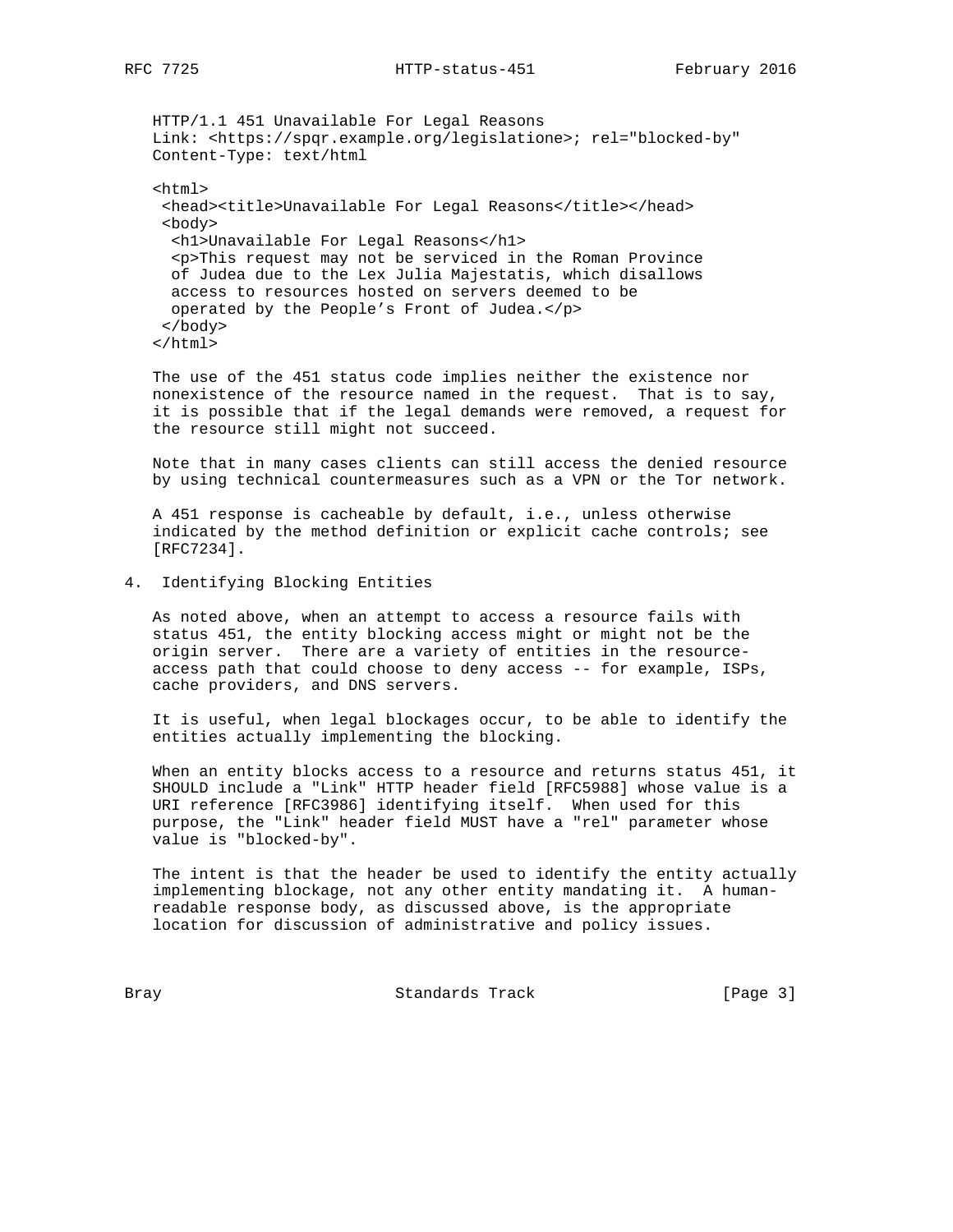5. Security Considerations

 Clients cannot rely upon the use of the 451 status code. It is possible that certain legal authorities might wish to avoid transparency, and not only demand the restriction of access to certain resources, but also avoid disclosing that the demand was made.

6. IANA Considerations

 The HTTP Status Codes Registry has been updated with the following entry:

- o Code: 451
- o Description: Unavailable For Legal Reasons
- o Specification: RFC 7725

 The Link Relation Type Registry has been updated with the following entry:

- o Relation Name: blocked-by
- o Description: Identifies the entity that blocks access to a resource following receipt of a legal demand.
- o Reference: RFC 7725
- 7. References
- 7.1. Normative References
	- [RFC2119] Bradner, S., "Key words for use in RFCs to Indicate Requirement Levels", BCP 14, RFC 2119, DOI 10.17487/RFC2119, March 1997, <http://www.rfc-editor.org/info/rfc2119>.
	- [RFC3986] Berners-Lee, T., Fielding, R., and L. Masinter, "Uniform Resource Identifier (URI): Generic Syntax", STD 66, RFC 3986, DOI 10.17487/RFC3986, January 2005, <http://www.rfc-editor.org/info/rfc3986>.
	- [RFC5988] Nottingham, M., "Web Linking", RFC 5988, DOI 10.17487/RFC5988, October 2010, <http://www.rfc-editor.org/info/rfc5988>.

Bray **Bray** Standards Track [Page 4]